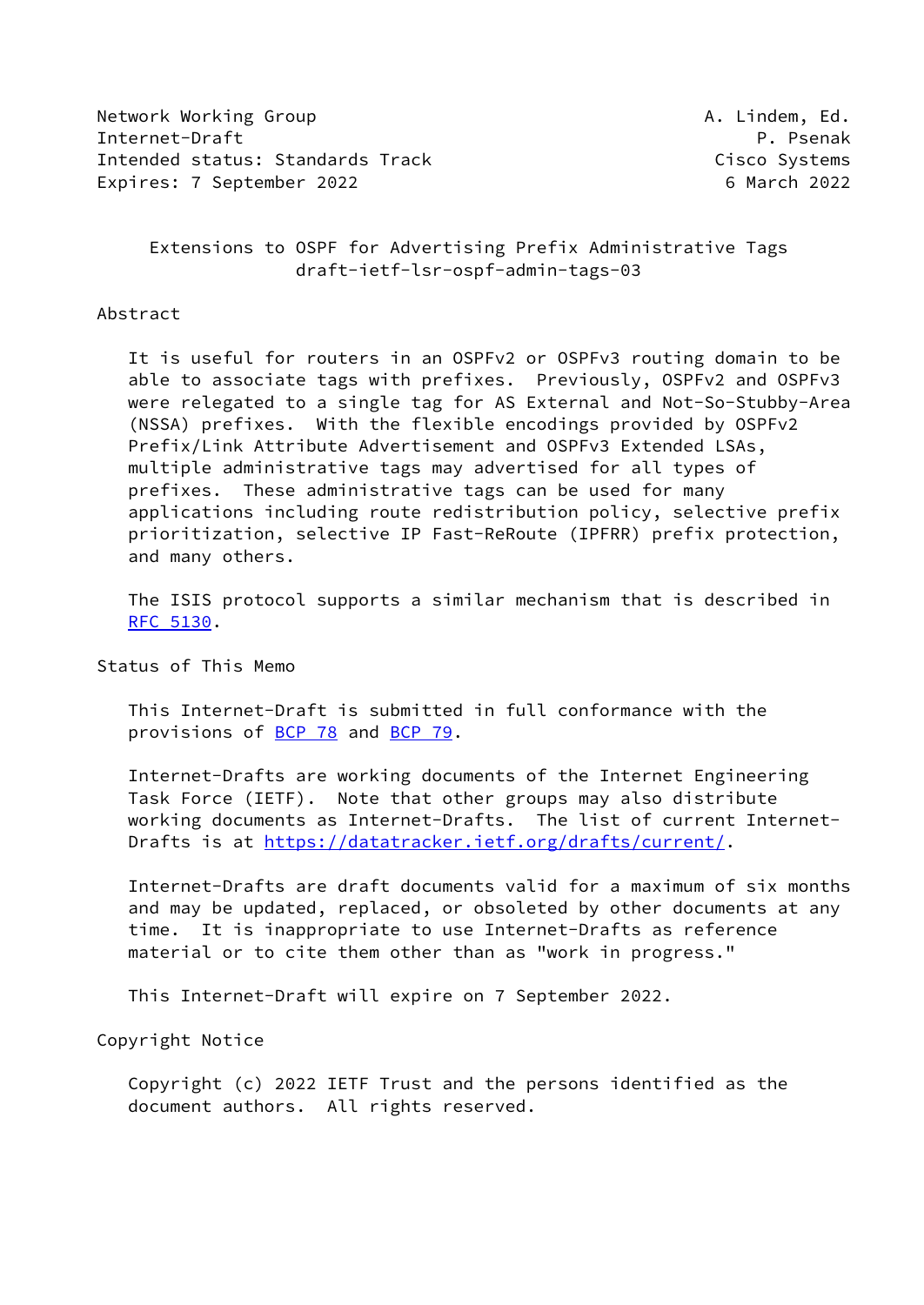<span id="page-1-1"></span>

| Internet-Draft | OSPF Administrative Tags | March 2022 |
|----------------|--------------------------|------------|
|----------------|--------------------------|------------|

This document is subject to [BCP 78](https://datatracker.ietf.org/doc/pdf/bcp78) and the IETF Trust's Legal Provisions Relating to IETF Documents ([https://trustee.ietf.org/](https://trustee.ietf.org/license-info) [license-info](https://trustee.ietf.org/license-info)) in effect on the date of publication of this document. Please review these documents carefully, as they describe your rights and restrictions with respect to this document. Code Components extracted from this document must include Revised BSD License text as described in Section 4.e of the [Trust Legal Provisions](https://trustee.ietf.org/license-info) and are provided without warranty as described in the Revised BSD License.

### Table of Contents

|                                               | $\overline{2}$ |
|-----------------------------------------------|----------------|
| $1.1$ . Requirements Language                 | $\overline{3}$ |
| 32-Bit Administrative Tag Sub-TLV<br>2.       | $\overline{3}$ |
| Administrative Tag Applicability<br>3.        | $\overline{4}$ |
|                                               | $\overline{5}$ |
| $4.1$ . Equal-Cost Multipath Applicability    | $\overline{5}$ |
|                                               | 6              |
| 6.                                            | 6              |
| 7.                                            | 6              |
| 8.                                            | 6              |
| 8.1. Normative References                     | 6              |
| 8.2. Informative References                   | $\mathbf{Z}$   |
| Appendix A. 64-Bit Administrative Tag Sub-TLV | 8              |
| Appendix B. Link Administrative Tags          | 8              |
| Authors' Addresses                            | 9              |
|                                               |                |

## <span id="page-1-0"></span>[1](#page-1-0). Introduction

It is useful for routers in an OSPFv2 [[RFC2328](https://datatracker.ietf.org/doc/pdf/rfc2328)] or OSPFv3 [[RFC5340](https://datatracker.ietf.org/doc/pdf/rfc5340)] routing domain to be able to associate tags with prefixes. Previously, OSPFv3 and OSPFv3 were relegated to a single tag for AS External and Not-So-Stubby-Area (NSSA) prefixes. With the flexible encodings provided by OSPFv2 Prefix/Link Attribute Advertisement ([\[RFC7684](https://datatracker.ietf.org/doc/pdf/rfc7684)]) and OSPFv3 Extended LSA ([\[RFC8362](https://datatracker.ietf.org/doc/pdf/rfc8362)]), multiple administrative tags may be advertised for all types of prefixes. These administrative tags can be used many applications including (but not limited to):

- 1. Controlling which routes are redistributed into other protocols for readvertisement.
- 2. Prioritizing selected prefixes for faster convergence and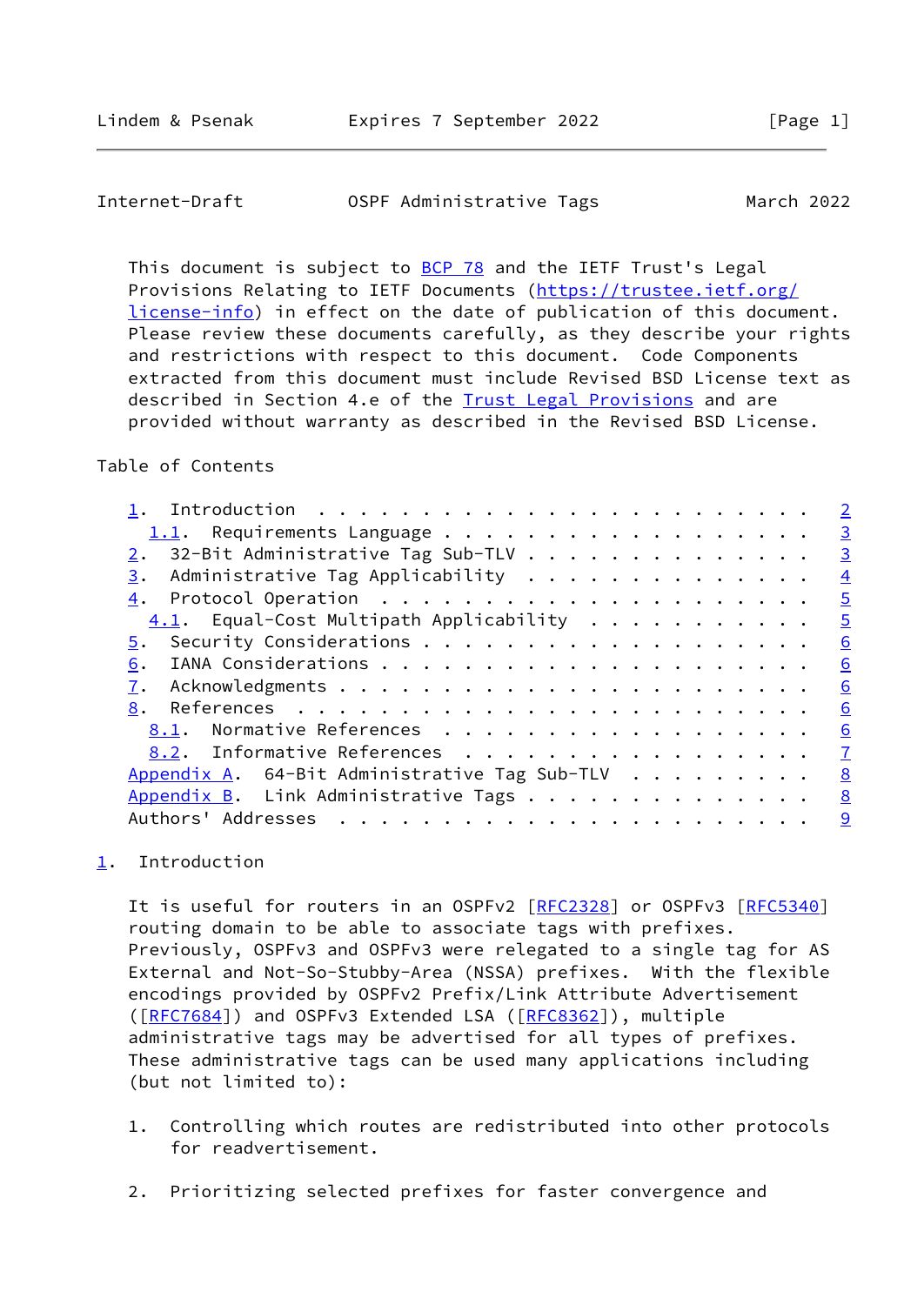installation in the forwarding plane.

 3. Identifying selected prefixes for Loop-Free Alternative (LFA) protection.

| Lindem & Psenak | Expires 7 September 2022 | [Page 2] |
|-----------------|--------------------------|----------|
|                 |                          |          |

<span id="page-2-1"></span>Internet-Draft OSPF Administrative Tags March 2022

 Throughout this document, OSPF is used when the text applies to both OSPFv2 and OSPFv3. OSPFv2 or OSPFv3 is used when the text is specific to one version of the OSPF protocol.

 The ISIS protocol supports a similar mechanism that is described in [RFC 5130](https://datatracker.ietf.org/doc/pdf/rfc5130) [\[RFC5130](https://datatracker.ietf.org/doc/pdf/rfc5130)].

<span id="page-2-0"></span>[1.1](#page-2-0). Requirements Language

 The key words "MUST", "MUST NOT", "REQUIRED", "SHALL", "SHALL NOT", "SHOULD", "SHOULD NOT", "RECOMMENDED", "NOT RECOMMENDED", "MAY", and "OPTIONAL" in this document are to be interpreted as described in [BCP](https://datatracker.ietf.org/doc/pdf/bcp14) [14](https://datatracker.ietf.org/doc/pdf/bcp14) [[RFC2119\]](https://datatracker.ietf.org/doc/pdf/rfc2119) [\[RFC8174](https://datatracker.ietf.org/doc/pdf/rfc8174)] when, and only when, they appear in all capitals, as shown here.

<span id="page-2-2"></span>[2](#page-2-2). 32-Bit Administrative Tag Sub-TLV

 This document creates a new Administrative Tag Sub-TLV for OSPFv2 and OSPFv3. This Sub-TLV specifies one or more 32-bit unsigned integers that may be associated with an OSPF advertised prefix. The precise usage of these tags is beyond the scope of this document.

 The format of this Sub-TLV is the same as the format used by the Traffic Engineering Extensions to OSPF [\[RFC3630](https://datatracker.ietf.org/doc/pdf/rfc3630)]. The LSA payload consists of one or more nested Type/Length/Value (TLV) triplets. The format of each TLV is:

|  | 0 1 2 3 4 5 6 7 8 9 0 1 2 3 4 5 6 7 8 9 0 1 2 3 4 5 6 7 8 9 0 1 |  |  |      |  |  |  |  |       |  |  |        |  |  |  |  |
|--|-----------------------------------------------------------------|--|--|------|--|--|--|--|-------|--|--|--------|--|--|--|--|
|  |                                                                 |  |  |      |  |  |  |  |       |  |  |        |  |  |  |  |
|  |                                                                 |  |  | Type |  |  |  |  |       |  |  | Length |  |  |  |  |
|  |                                                                 |  |  |      |  |  |  |  |       |  |  |        |  |  |  |  |
|  |                                                                 |  |  |      |  |  |  |  | Value |  |  |        |  |  |  |  |
|  |                                                                 |  |  |      |  |  |  |  |       |  |  |        |  |  |  |  |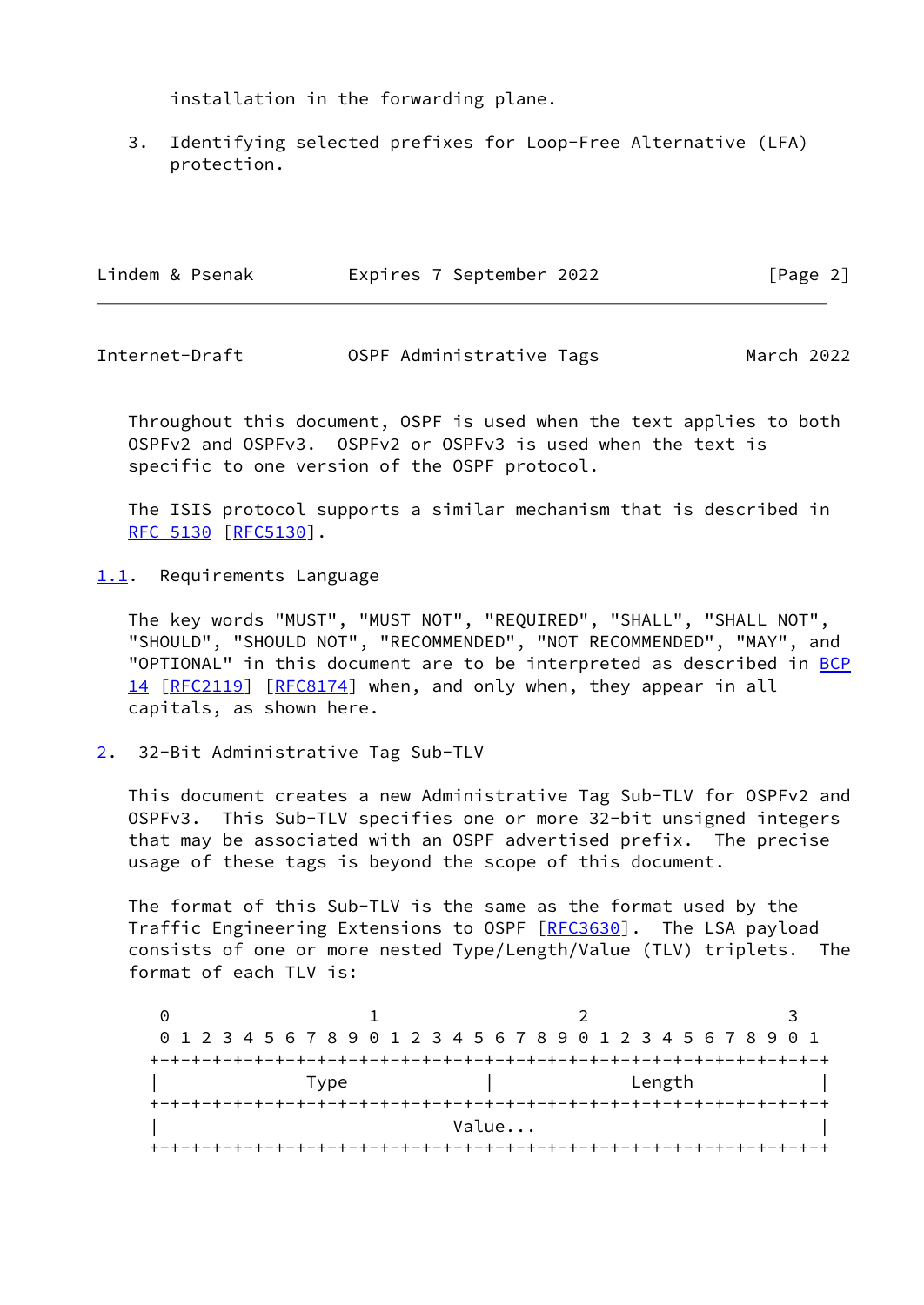#### Figure 1: TLV Format

 The Length field defines the length of the value portion in octets (thus a TLV with no value portion would have a length of 0). The TLV is padded to 4-octet alignment; padding is not included in the length field (so a 3-octet value would have a length of 3, but the total size of the TLV would be 8 octets).

The format of the 32-bit Administrative Tag TLV is as follows:

| Lindem & Psenak |  |
|-----------------|--|
|-----------------|--|

Expires 7 September 2022 [Page 3]

<span id="page-3-0"></span>Internet-Draft OSPF Administrative Tags March 2022

| 0 1 2 3 4 5 6 7 8 9 0 1 2 3 4 5 6 7 8 9 0 1 2 3 4 5 6 7 8 9 0 1 |                                 |        |  |
|-----------------------------------------------------------------|---------------------------------|--------|--|
|                                                                 | -+-+-+-+-+-+-+-+-+-+-+-+-+-+    |        |  |
| Type                                                            |                                 | Length |  |
|                                                                 |                                 |        |  |
| First 32-bit Administrative Tag                                 |                                 |        |  |
|                                                                 |                                 |        |  |
|                                                                 |                                 |        |  |
|                                                                 |                                 |        |  |
|                                                                 |                                 |        |  |
|                                                                 |                                 |        |  |
| Last 32-bit Administrative Tag                                  |                                 |        |  |
|                                                                 | +-+-+-+-+-+-+-+-+-+-+-+-+-+-+-+ |        |  |

- Type A 16-bit field set to TBD. The value MAY be different depending upon the IANA registry from which it is allocated.
- Length A 16-bit field that indicates the length of the value portion in octets and will be a multiple of 4 octets dependent on the number of administrative tags advertised. If the sub-TLV is specified, at least one administrative tag must be advertised.
- Value A variable length list of one or more administrative tags.

Figure 2: 32-bit Administrative Tag Sub-TLV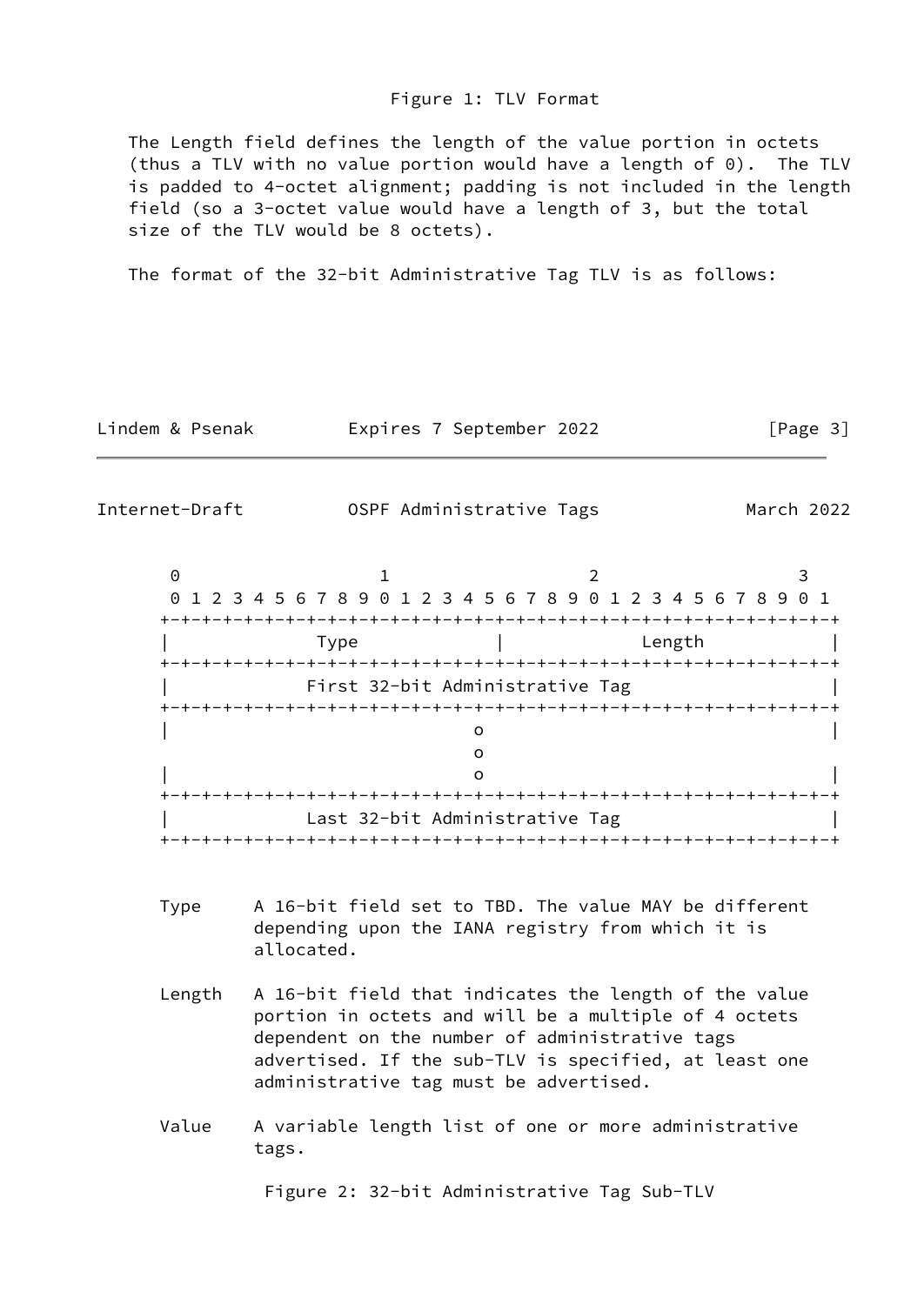This sub-TLV will carry one or more 32-bit unsigned integer values that will be used as administrative tags.

<span id="page-4-0"></span>[3](#page-4-0). Administrative Tag Applicability

 The administrative tag TLV specified herein will be valid as a sub- TLV of the following TLVs specified in [\[RFC7684](https://datatracker.ietf.org/doc/pdf/rfc7684)]:

1. Extended Prefix TLV advertised in the OSPFv2 Extended Prefix LSA

 The administrative tag TLV specified herein will be valid as a sub- TLV of the following TLVs specified in [\[RFC8362](https://datatracker.ietf.org/doc/pdf/rfc8362)]:

- 1. Inter-Area-Prefix TLV advertised in the E-Inter-Area-Prefix-LSA
- 2. Intra-Area-Prefix TLV advertised in the E-Link-LSA and the E- Intra-Area-Prefix-LSA

|  | Lindem & Psenak | Expires 7 September 2022 | [Page 4] |
|--|-----------------|--------------------------|----------|
|--|-----------------|--------------------------|----------|

<span id="page-4-2"></span>Internet-Draft OSPF Administrative Tags March 2022

- 3. External-Prefix TLV advertised in the E-AS-External-LSA and the E-NSSA-LSA
- <span id="page-4-1"></span>[4](#page-4-1). Protocol Operation

 An OSPF router supporting this specification MUST propagate administrative tags when acting as an Area Border Router and originating summary advertisements into other areas. Similarly, an OSPF router supporting this specification and acting as an ABR for a Not-So-Stubby Area (NSSA) MUST propagate tags when translating NSSA routes to AS External advertisements [\[RFC3101](https://datatracker.ietf.org/doc/pdf/rfc3101)]. The number of tags supported MAY limit the number of tags that are propagated. When propagating multiple tags, the order of the the tags must be preserved.

 For configured area ranges, NSSA ranges, and configurated summarization of redistributed routes, tags from component routes SHOULD NOT be propagated to the summary. Implementations SHOULD provide a mechanism to configure tags for area ranges, NSSA ranges, and redistributed route summaries.

An OSPF router supporting this specification MUST be able to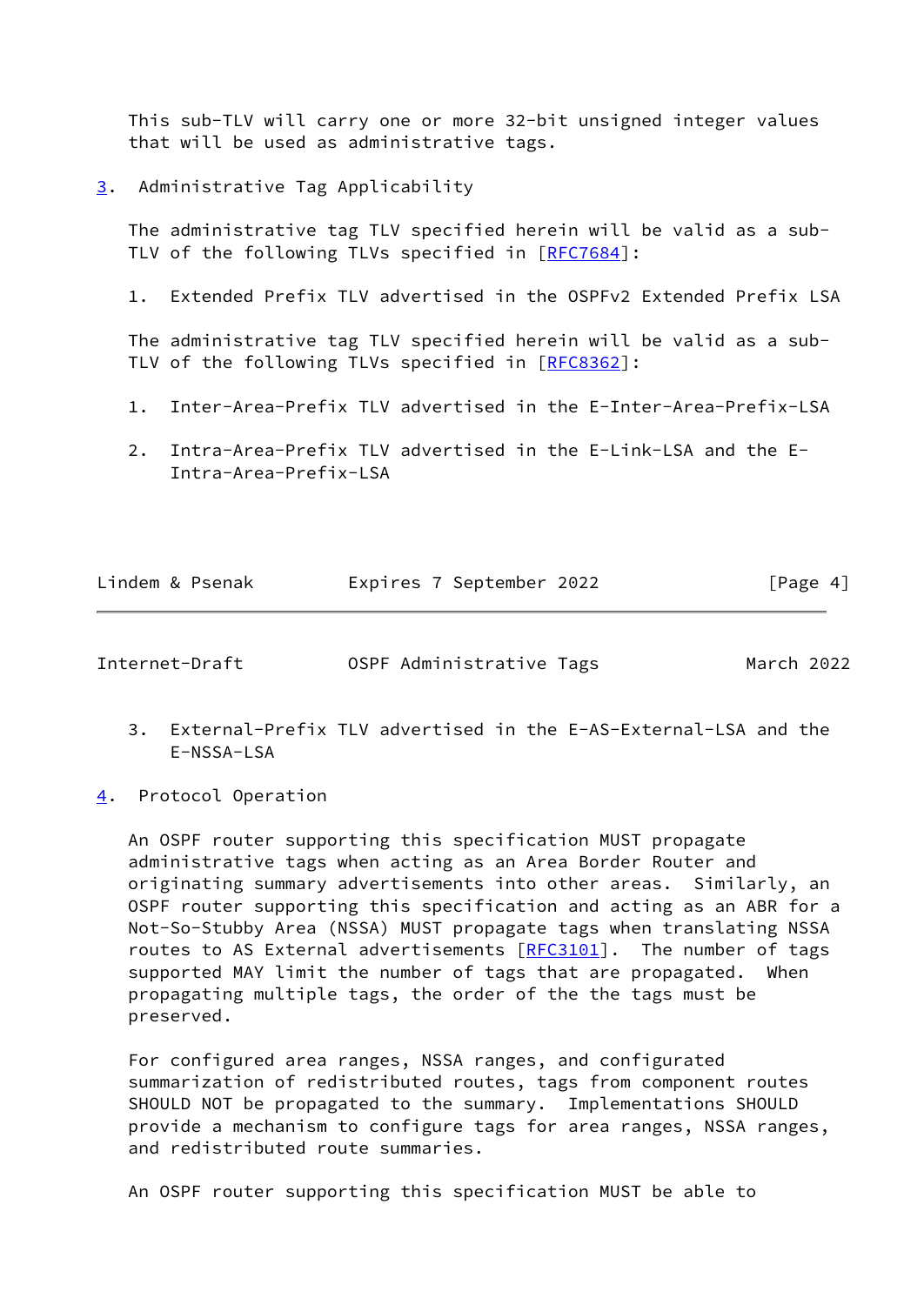advertise and interpret one 32-bit tag for prefixes. An OSPF router supporting this specification MAY be able to advertise and propagate multiple 32-bit tags. The maximum tags that an implementation supports is a local matter depending upon supported applications using the prefix or link tags.

When a single tag is advertised for AS External or NSSA LSA prefix. the existing tag in OSPFv2 and OSPFv3 AS-External-LSA and NSSA-LSA encodings SHOULD be utilized. This will facilitate backward compatibilty with implementations that do not support this specification.

#### <span id="page-5-0"></span>[4.1](#page-5-0). Equal-Cost Multipath Applicability

 When multiple LSAs contribute to an OSPF route, it is possible that these LSAs will all have different tags. In this situation, the OSPF router MUST associate the tags from one of the LSAs contributing a path and, if the implementation supports multiple tags, MAY associate tags for multiple contributing LSAs up to the maximum number of tags supported.

| Lindem & Psenak | Expires 7 September 2022 | [Page 5] |
|-----------------|--------------------------|----------|
|                 |                          |          |

# <span id="page-5-2"></span>Internet-Draft OSPF Administrative Tags March 2022

## <span id="page-5-1"></span>[5](#page-5-1). Security Considerations

 This document describes a generic mechanism for advertising administrative tags for OSPF prefixes. The administrative tags are generally less critical than the topology information currently advertised by the base OSPF protocol. The security considerations for the generic mechanism are dependent on their application. One such application is to control leaking of OSPF routes to other protocols (e.g., BGP [\[RFC4271](https://datatracker.ietf.org/doc/pdf/rfc4271)]). If an attacker were able to modify the admin tags associated with OSPF routes and they were be used for this application, such routes could be prevented from being advertised in routing domains where they are required (subtle denial or service) or they could be advertised into routing domains where they shouldn't be advertised (routing vulnerability). Security considerations for the base OSPF protocol are covered in [\[RFC2328](https://datatracker.ietf.org/doc/pdf/rfc2328)]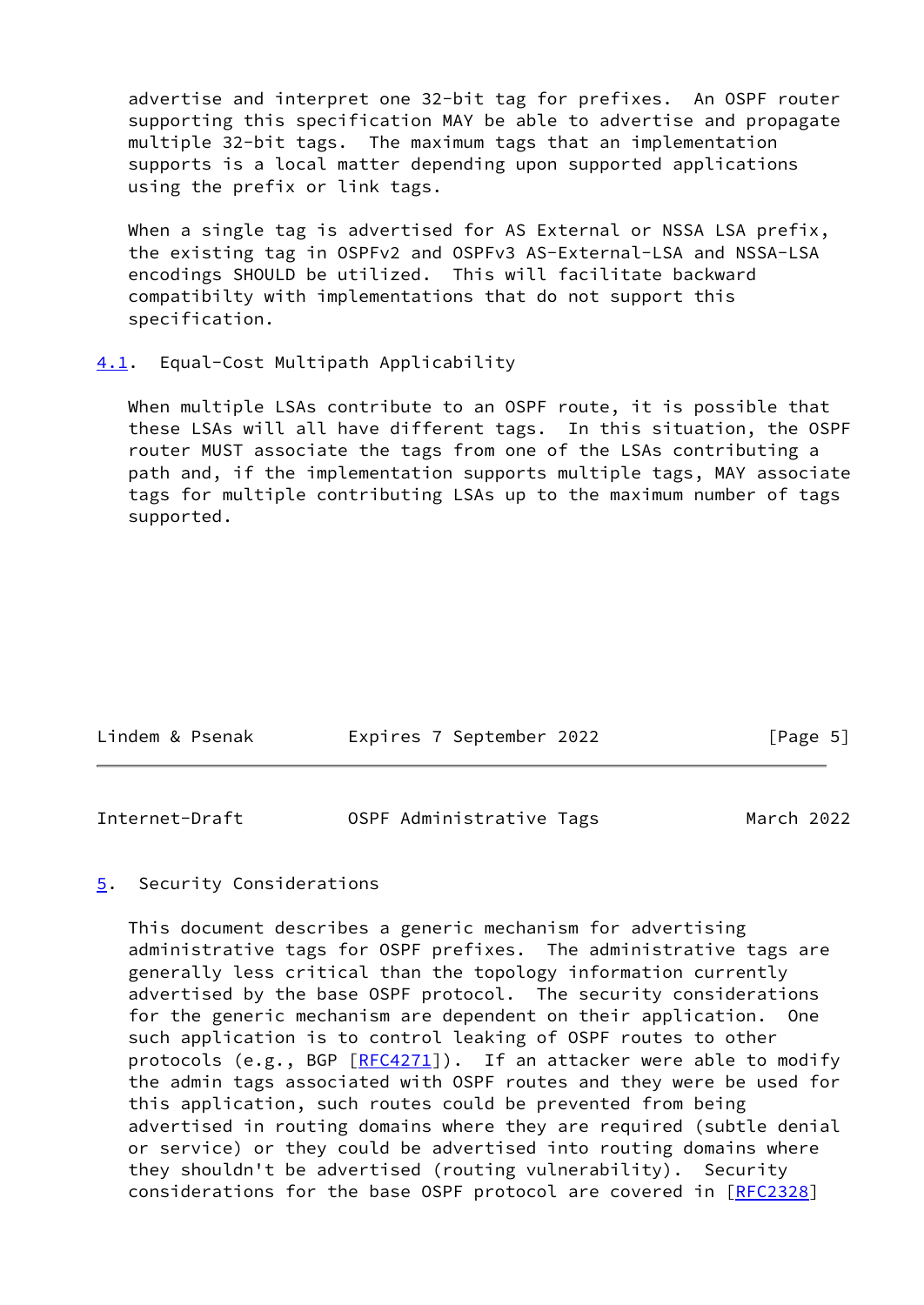and [\[RFC5340](https://datatracker.ietf.org/doc/pdf/rfc5340)].

<span id="page-6-0"></span>[6](#page-6-0). IANA Considerations

 The following values should be allocated from the OSPF Extended Prefix TLV Sub-TLV Registry [\[RFC7684](https://datatracker.ietf.org/doc/pdf/rfc7684)]:

\* TBD - 32-bit Administrative Tag TLV

 The following values should be allocated from the OSPFv3 Extended-LSA Sub-TLV Registry [\[RFC8362](https://datatracker.ietf.org/doc/pdf/rfc8362)]:

- \* TBD 32-bit Administrative Tag TLV
- <span id="page-6-1"></span>[7](#page-6-1). Acknowledgments

The authors of [RFC 5130](https://datatracker.ietf.org/doc/pdf/rfc5130) are acknowledged since this document draws upon both the ISIS specification and deployment experience.

Thanks to Donnie Savage for his comments and questions.

The RFC text was produced using Marshall Rose's xml2rfc tool.

- <span id="page-6-2"></span>[8](#page-6-2). References
- <span id="page-6-3"></span>[8.1](#page-6-3). Normative References
	- [RFC2119] Bradner, S., "Key words for use in RFCs to Indicate Requirement Levels", [BCP 14](https://datatracker.ietf.org/doc/pdf/bcp14), [RFC 2119](https://datatracker.ietf.org/doc/pdf/rfc2119), DOI 10.17487/RFC2119, March 1997, <[https://www.rfc-editor.org/info/rfc2119>](https://www.rfc-editor.org/info/rfc2119).

<span id="page-6-4"></span>

| Lindem & Psenak | Expires 7 September 2022                                                                                                                                                                                            | [Page 6]   |
|-----------------|---------------------------------------------------------------------------------------------------------------------------------------------------------------------------------------------------------------------|------------|
| Internet-Draft  | OSPF Administrative Tags                                                                                                                                                                                            | March 2022 |
|                 | [RFC2328] Moy, J., "OSPF Version 2", STD 54, <u>RFC 2328</u> ,<br>DOI 10.17487/RFC2328, April 1998,<br><https: info="" rfc2328="" www.rfc-editor.org="">.</https:>                                                  |            |
| [RFC3630]       | Katz, D., Kompella, K., and D. Yeung, "Traffic Engineering<br>(TE) Extensions to OSPF Version 2", RFC 3630,<br>DOI 10.17487/RFC3630, September 2003,<br><https: info="" rfc3630="" www.rfc-editor.org="">.</https:> |            |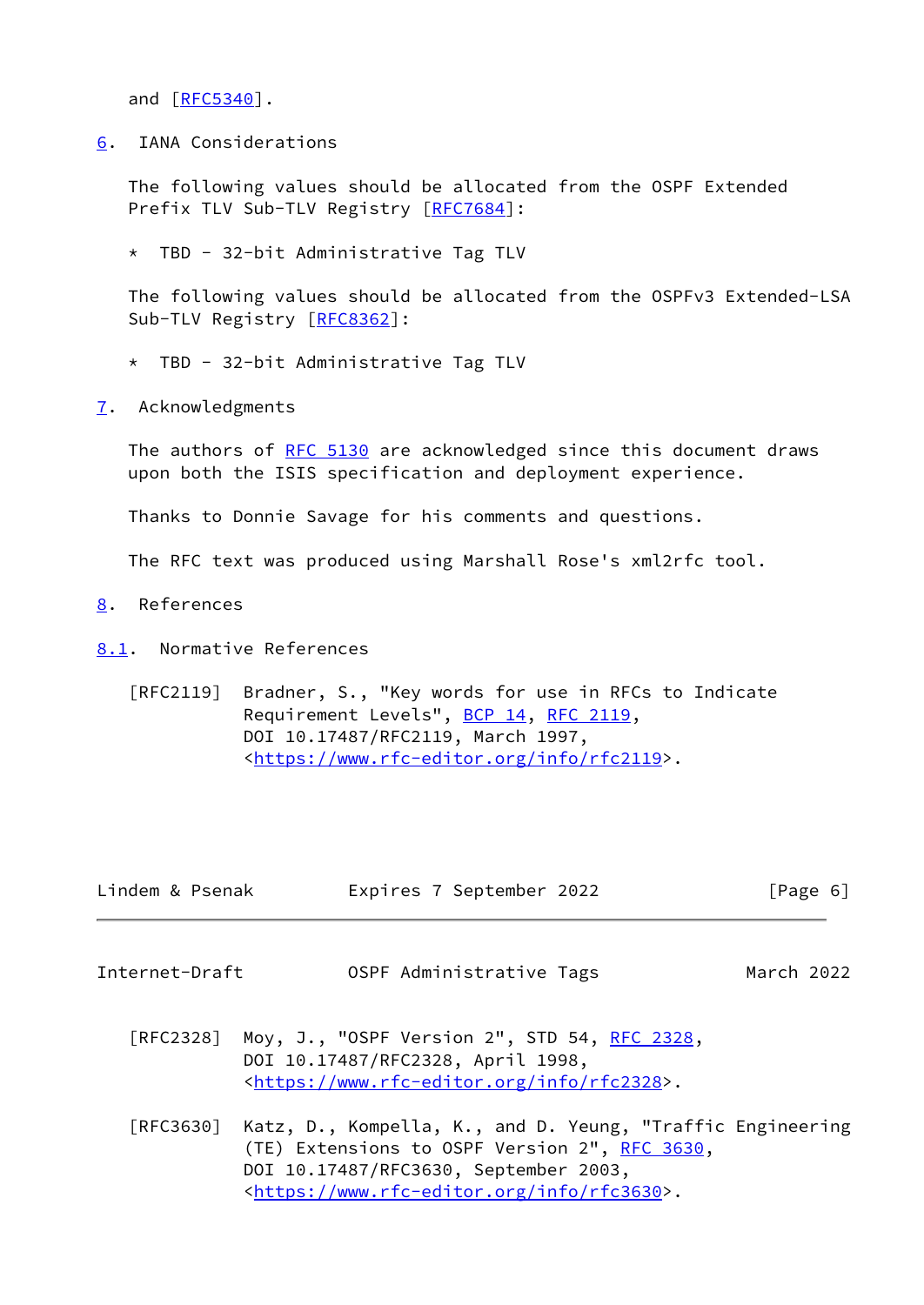- [RFC5340] Coltun, R., Ferguson, D., Moy, J., and A. Lindem, "OSPF for IPv6", [RFC 5340](https://datatracker.ietf.org/doc/pdf/rfc5340), DOI 10.17487/RFC5340, July 2008, <[https://www.rfc-editor.org/info/rfc5340>](https://www.rfc-editor.org/info/rfc5340).
- [RFC7684] Psenak, P., Gredler, H., Shakir, R., Henderickx, W., Tantsura, J., and A. Lindem, "OSPFv2 Prefix/Link Attribute Advertisement", [RFC 7684,](https://datatracker.ietf.org/doc/pdf/rfc7684) DOI 10.17487/RFC7684, November 2015, [<https://www.rfc-editor.org/info/rfc7684](https://www.rfc-editor.org/info/rfc7684)>.
- [RFC8174] Leiba, B., "Ambiguity of Uppercase vs Lowercase in [RFC](https://datatracker.ietf.org/doc/pdf/rfc2119) [2119](https://datatracker.ietf.org/doc/pdf/rfc2119) Key Words", [BCP 14](https://datatracker.ietf.org/doc/pdf/bcp14), [RFC 8174,](https://datatracker.ietf.org/doc/pdf/rfc8174) DOI 10.17487/RFC8174, May 2017, [<https://www.rfc-editor.org/info/rfc8174](https://www.rfc-editor.org/info/rfc8174)>.
- [RFC8362] Lindem, A., Roy, A., Goethals, D., Reddy Vallem, V., and F. Baker, "OSPFv3 Link State Advertisement (LSA) Extensibility", [RFC 8362,](https://datatracker.ietf.org/doc/pdf/rfc8362) DOI 10.17487/RFC8362, April 2018, [<https://www.rfc-editor.org/info/rfc8362](https://www.rfc-editor.org/info/rfc8362)>.
- <span id="page-7-0"></span>[8.2](#page-7-0). Informative References
	- [RFC3101] Murphy, P., "The OSPF Not-So-Stubby Area (NSSA) Option", [RFC 3101,](https://datatracker.ietf.org/doc/pdf/rfc3101) DOI 10.17487/RFC3101, January 2003, <[https://www.rfc-editor.org/info/rfc3101>](https://www.rfc-editor.org/info/rfc3101).
	- [RFC4271] Rekhter, Y., Ed., Li, T., Ed., and S. Hares, Ed., "A Border Gateway Protocol 4 (BGP-4)", [RFC 4271,](https://datatracker.ietf.org/doc/pdf/rfc4271) DOI 10.17487/RFC4271, January 2006, <[https://www.rfc-editor.org/info/rfc4271>](https://www.rfc-editor.org/info/rfc4271).
	- [RFC5130] Previdi, S., Shand, M., Ed., and C. Martin, "A Policy Control Mechanism in IS-IS Using Administrative Tags", [RFC 5130,](https://datatracker.ietf.org/doc/pdf/rfc5130) DOI 10.17487/RFC5130, February 2008, <[https://www.rfc-editor.org/info/rfc5130>](https://www.rfc-editor.org/info/rfc5130).
	- [RFC8920] Psenak, P., Ed., Ginsberg, L., Henderickx, W., Tantsura, J., and J. Drake, "OSPF Application-Specific Link Attributes", [RFC 8920](https://datatracker.ietf.org/doc/pdf/rfc8920), DOI 10.17487/RFC8920, October 2020, <[https://www.rfc-editor.org/info/rfc8920>](https://www.rfc-editor.org/info/rfc8920).

<span id="page-7-2"></span>

| Lindem & Psenak | Expires 7 September 2022 | $\lceil \text{Page } 7 \rceil$ |
|-----------------|--------------------------|--------------------------------|
|                 |                          |                                |
| Internet-Draft  | OSPF Administrative Tags | March 2022                     |

<span id="page-7-1"></span>[Appendix A.](#page-7-1) 64-Bit Administrative Tag Sub-TLV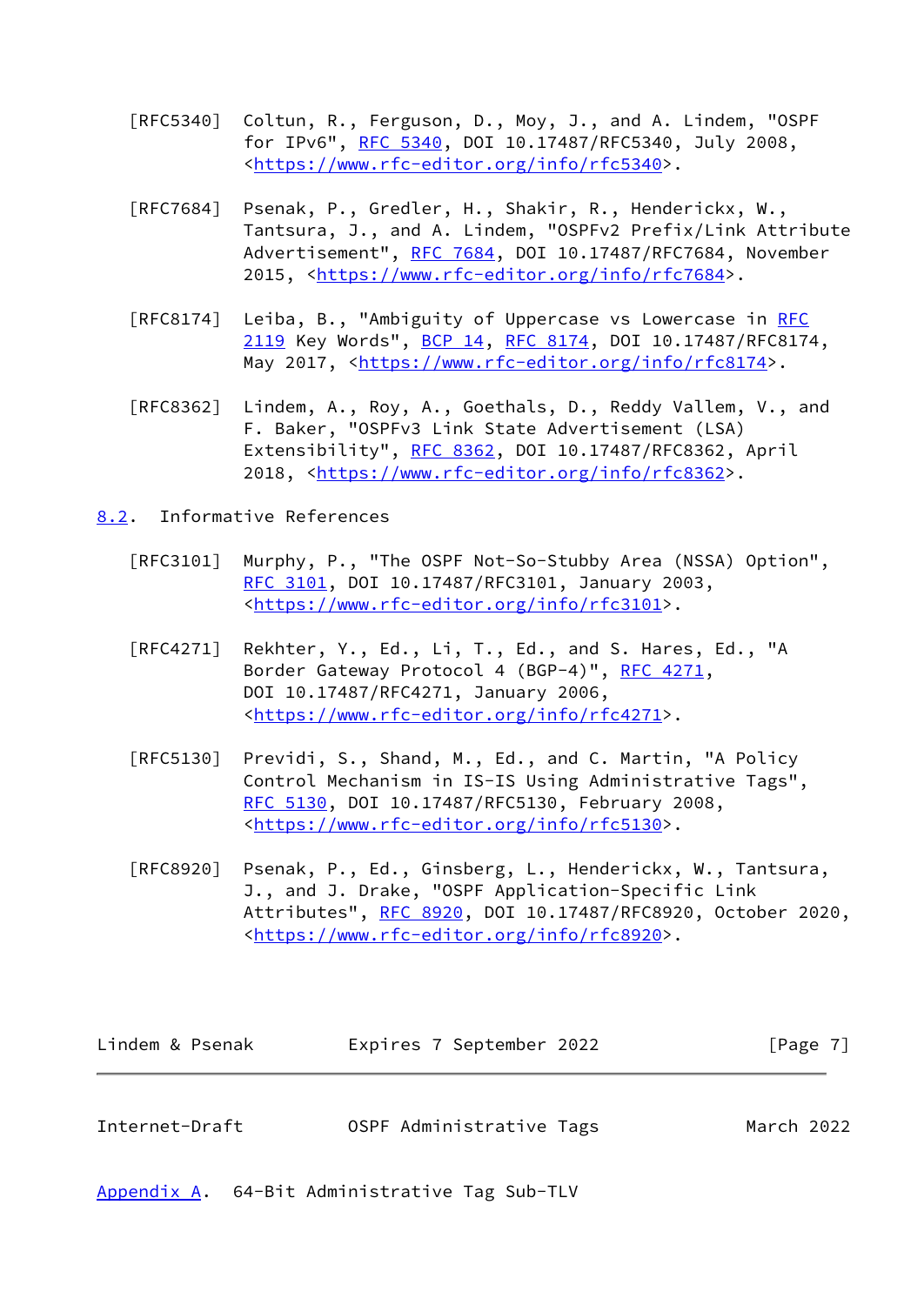The definition of the 64-bit tag was considered but discard given that there is no strong requirement or use case. The specification is included here for information.

 This sub-TLV will carry one or more 64-bit unsigned integer values that will be used as administrative tags.

The format of the 64-bit Administrative Tag TLV is as follows:

0 1 2 3 0 1 2 3 4 5 6 7 8 9 0 1 2 3 4 5 6 7 8 9 0 1 2 3 4 5 6 7 8 9 0 1 +-+-+-+-+-+-+-+-+-+-+-+-+-+-+-+-+-+-+-+-+-+-+-+-+-+-+-+-+-+-+-+-+ | Type | Length | +-+-+-+-+-+-+-+-+-+-+-+-+-+-+-+-+-+-+-+-+-+-+-+-+-+-+-+-+-+-+-+-+ | First 64-bit Administrative Tag | | | +-+-+-+-+-+-+-+-+-+-+-+-+-+-+-+-+-+-+-+-+-+-+-+-+-+-+-+-+-+-+-+-+ | O | of the contract of the contract of the contract of the contract of the contract of the contract of the contract of the contract of the contract of the contract of the contract of the contract of the contract of the contrac | o | +-+-+-+-+-+-+-+-+-+-+-+-+-+-+-+-+-+-+-+-+-+-+-+-+-+-+-+-+-+-+-+-+ Last 64-bit Administrative Tag | | +-+-+-+-+-+-+-+-+-+-+-+-+-+-+-+-+-+-+-+-+-+-+-+-+-+-+-+-+-+-+-+-+

- Type A 16-bit field set to TBD. The value MAY be different depending upon the registry from which it is allocated.
- Length A 16-bit field that indicates the length of the value portion in octets and will be a multiple of 8 octets dependent on the number of administrative tags advertised. If the sub-TLV is specified, at least one administrative tag must be advertised.
- Value A variable length list of one or more 64-bit administrative tags.

Figure 3: 64-bit Administrative Tag TLV

<span id="page-8-0"></span>[Appendix B.](#page-8-0) Link Administrative Tags

 The advertisement of administrative tags corresponding to links has been removed from the document. The specification of advertising link administrative groups as specified in [[RFC8920\]](https://datatracker.ietf.org/doc/pdf/rfc8920) advertising administrative tags for links.